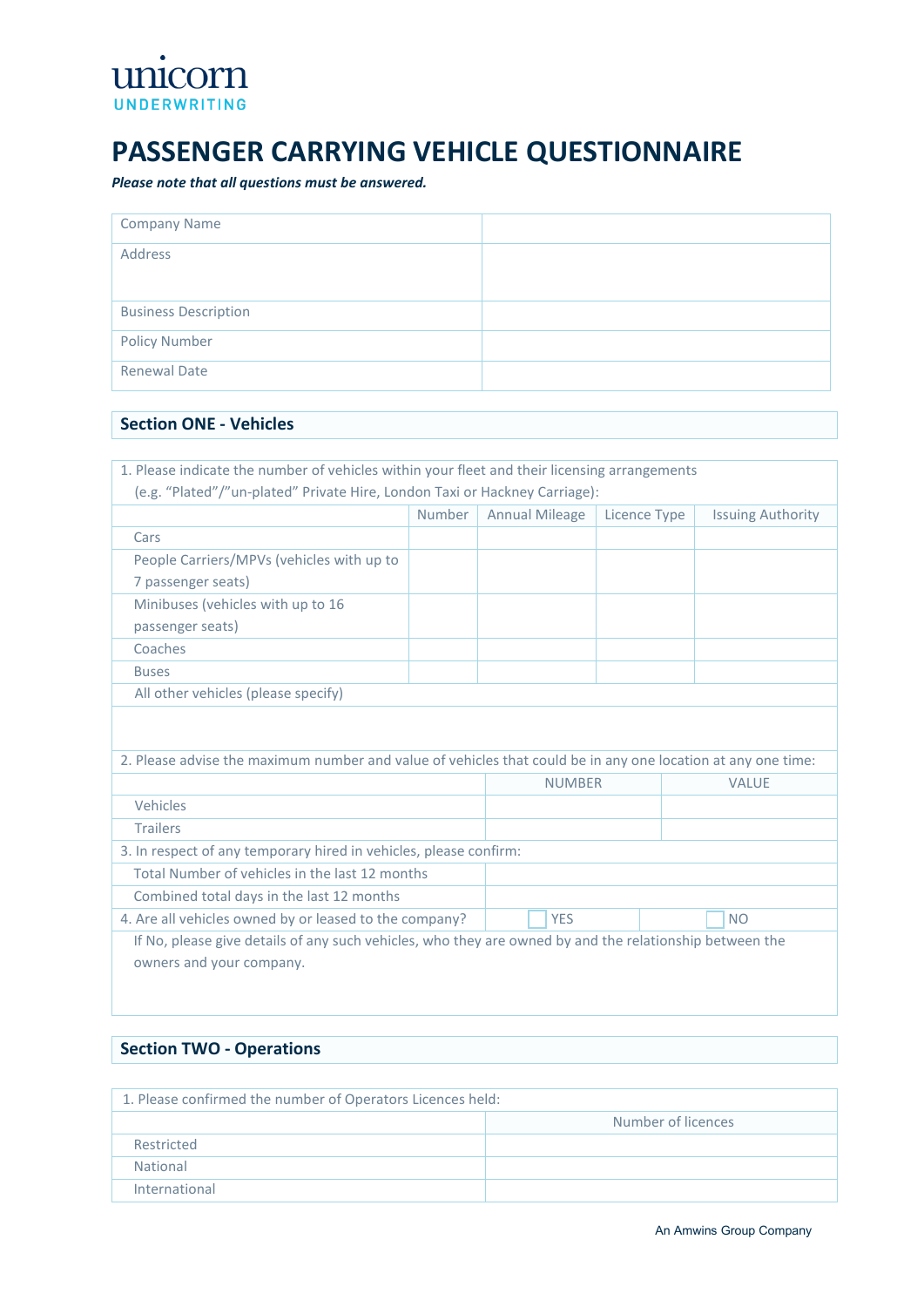unicorn UNDERWRITING

## PASSENGER CARRYING VEHICLE QUESTIONNAIRE

| 2. What is your usual radius of operations? |  |  |
|---------------------------------------------|--|--|
|---------------------------------------------|--|--|

| 3. Please specify the nature of your operations: |               |                   |  |  |
|--------------------------------------------------|---------------|-------------------|--|--|
|                                                  | % OF ALL WORK | <b>OPERATIONS</b> |  |  |
| <b>Private Contract Hire</b>                     | $\%$          |                   |  |  |
| <b>School Contracts</b>                          | %             |                   |  |  |
| <b>UK Tours</b>                                  | %             |                   |  |  |
| <b>Overseas Tours</b>                            | $\%$          |                   |  |  |
| Stage carriage                                   | %             |                   |  |  |
| Express carriage                                 | $\%$          |                   |  |  |
| Public Hire/Taxi                                 | %             |                   |  |  |

| 4. Are any of the vehicles used on business outside of the UK?                                            | <b>YES</b> | <b>NO</b> |  |  |  |
|-----------------------------------------------------------------------------------------------------------|------------|-----------|--|--|--|
| If yes, please specify:                                                                                   |            |           |  |  |  |
| The number of trips over the last 12 months                                                               |            |           |  |  |  |
| The total number of days over the last 12 months                                                          |            |           |  |  |  |
| The countries visited                                                                                     |            |           |  |  |  |
| The maximum number of days for any one trip.                                                              |            |           |  |  |  |
| 5. Do you have contracts which involve the regular carriage of "VIPs"                                     | <b>YES</b> | <b>NO</b> |  |  |  |
| (Diplomats, Business Executives, members of the Entertainment Industry,                                   |            |           |  |  |  |
| Professional Sportspersons, models etc)                                                                   |            |           |  |  |  |
| If yes, please provide details including the approximate level of turnover generated from such contracts. |            |           |  |  |  |
| 6. Have you made any significant changes to the fleet or the business                                     | <b>YES</b> | <b>NO</b> |  |  |  |
| operations in the last 12 months?                                                                         |            |           |  |  |  |
| If yes, please provide details below                                                                      |            |           |  |  |  |
|                                                                                                           |            |           |  |  |  |
| 7. Do you anticipate any further changes over the next 12 months?                                         | <b>YES</b> | <b>NO</b> |  |  |  |
| If yes, please provide details below                                                                      |            |           |  |  |  |

#### **Section THREE – DRIVERS**

| 1. How many drivers (including part-time employees) are currently employed?                   |               |  |
|-----------------------------------------------------------------------------------------------|---------------|--|
| How many drivers fall within the below age brackets:                                          |               |  |
| Under 21                                                                                      |               |  |
| $21 - 24$                                                                                     |               |  |
| $25 - 65$                                                                                     |               |  |
| 66-70                                                                                         |               |  |
| Over 70                                                                                       |               |  |
| 2. Number of drivers with less than 2 years' experience of the appropriate<br>driving licence |               |  |
| 3. Percentage of turnover of drivers over the past 12 months.                                 | $\frac{9}{6}$ |  |
| 4. Percentage of agency, temporary or casual drivers?                                         | $\%$          |  |
|                                                                                               |               |  |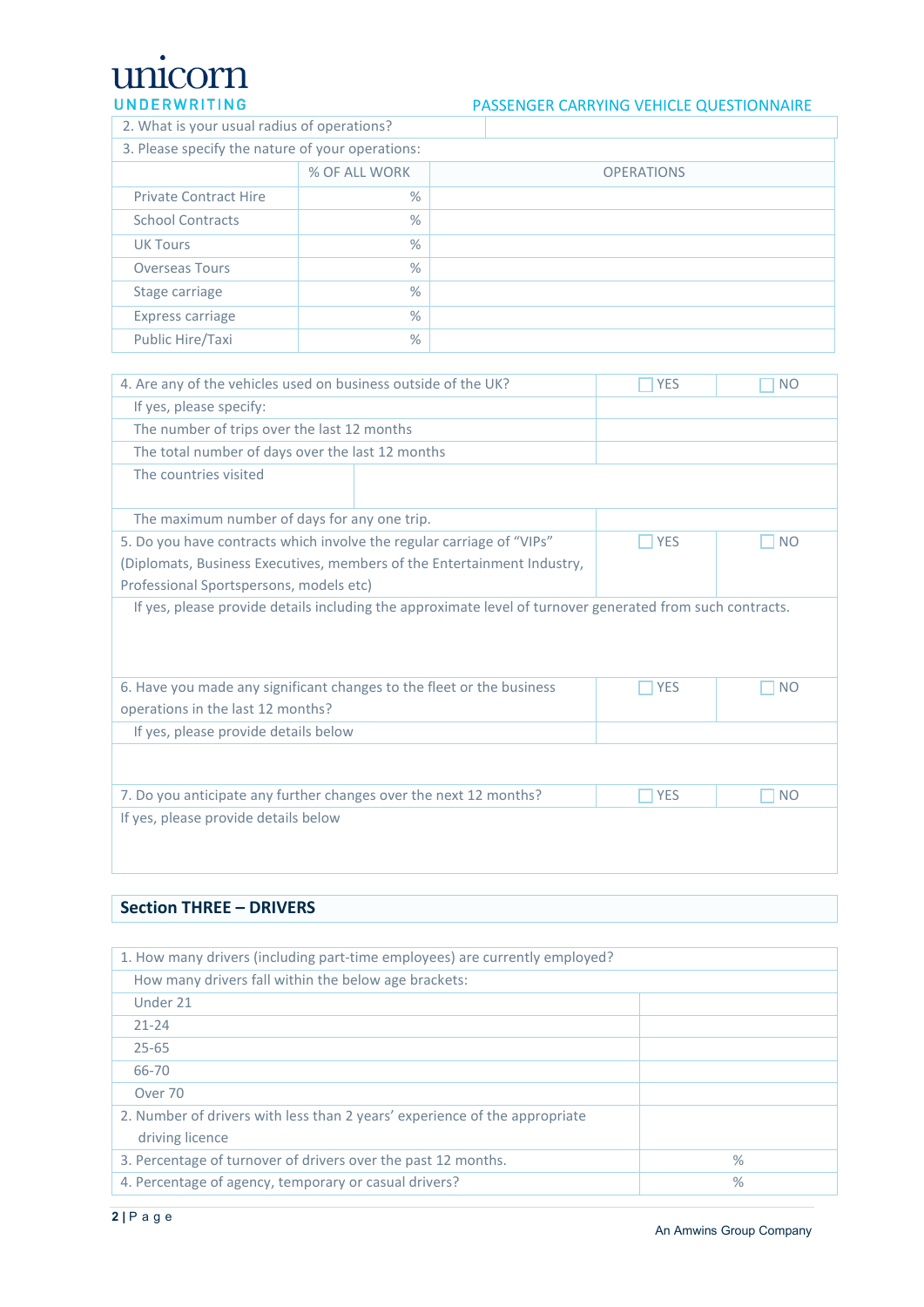

#### PASSENGER CARRYING VEHICLE QUESTIONNAIRE

| 5. Percentage of non-UK licenced drivers?                                         | $\%$             |                          |  |  |
|-----------------------------------------------------------------------------------|------------------|--------------------------|--|--|
| 6. How regularly are employees driving licences checked?                          |                  |                          |  |  |
| What action, if any, is taken if convictions are disclosed?                       |                  |                          |  |  |
|                                                                                   |                  |                          |  |  |
| 7. Percentage of non-employees driving on your policy?<br>$\%$                    |                  |                          |  |  |
| 8. Please provide details of any driver training undertaken in the past 24 months |                  |                          |  |  |
| <b>TYPE OF TRAINING</b>                                                           | NUMBERS INVOLVED | <b>TRAINING PROVIDER</b> |  |  |
|                                                                                   |                  |                          |  |  |
|                                                                                   |                  |                          |  |  |
|                                                                                   |                  |                          |  |  |

## **Section FOUR – FLEET MANAGEMENT/MANAGEMENT PROCEDURES**

| 1. Do the vehicles have fitted security/risk management devices? If yes, please provide the number and the |            |            |               |           |                                       |
|------------------------------------------------------------------------------------------------------------|------------|------------|---------------|-----------|---------------------------------------|
| make/model details.                                                                                        |            |            |               |           |                                       |
|                                                                                                            | <b>YES</b> | <b>NO</b>  | <b>NUMBER</b> |           | DETAILS (manufacturer & model number) |
| Remote tracking devices                                                                                    |            |            |               |           |                                       |
|                                                                                                            |            |            |               |           |                                       |
|                                                                                                            |            |            |               |           |                                       |
|                                                                                                            |            |            |               |           |                                       |
| <b>Telematics systems</b>                                                                                  |            |            |               |           |                                       |
|                                                                                                            |            |            |               |           |                                       |
|                                                                                                            |            |            |               |           |                                       |
| Installed cameras                                                                                          |            |            |               |           |                                       |
|                                                                                                            |            |            |               |           |                                       |
|                                                                                                            |            |            |               |           |                                       |
|                                                                                                            |            |            |               |           |                                       |
|                                                                                                            |            |            |               |           |                                       |
| 2. Is your Fleet Transport Manager Full Time/Part Time?                                                    |            |            | F/T<br>P/T    |           |                                       |
|                                                                                                            |            |            |               |           |                                       |
| 3. For all new employees allocated or with regular access to a company vehicle do you:                     |            |            |               |           |                                       |
| Take a copy of their driving licence &/or taxi licence                                                     |            | <b>YES</b> | <b>NO</b>     |           |                                       |
| Obtain details of driving history including                                                                |            |            | <b>YES</b>    | <b>NO</b> |                                       |
| claims/convictions                                                                                         |            |            |               |           |                                       |
| Assess their driving ability                                                                               |            | <b>YES</b> | <b>NO</b>     |           |                                       |
| Follow up references submitted as part of an                                                               |            | <b>YES</b> | <b>NO</b>     |           |                                       |
| application?                                                                                               |            |            |               |           |                                       |
| 12. Do you supply drivers with instructions about what                                                     |            |            |               |           |                                       |
| to do in the event of an accident?                                                                         |            |            |               |           |                                       |
| 13. Are post-accident reviews undertaken? If so, how is                                                    |            |            |               |           |                                       |
| the information used?                                                                                      |            |            |               |           |                                       |
|                                                                                                            |            |            |               |           |                                       |